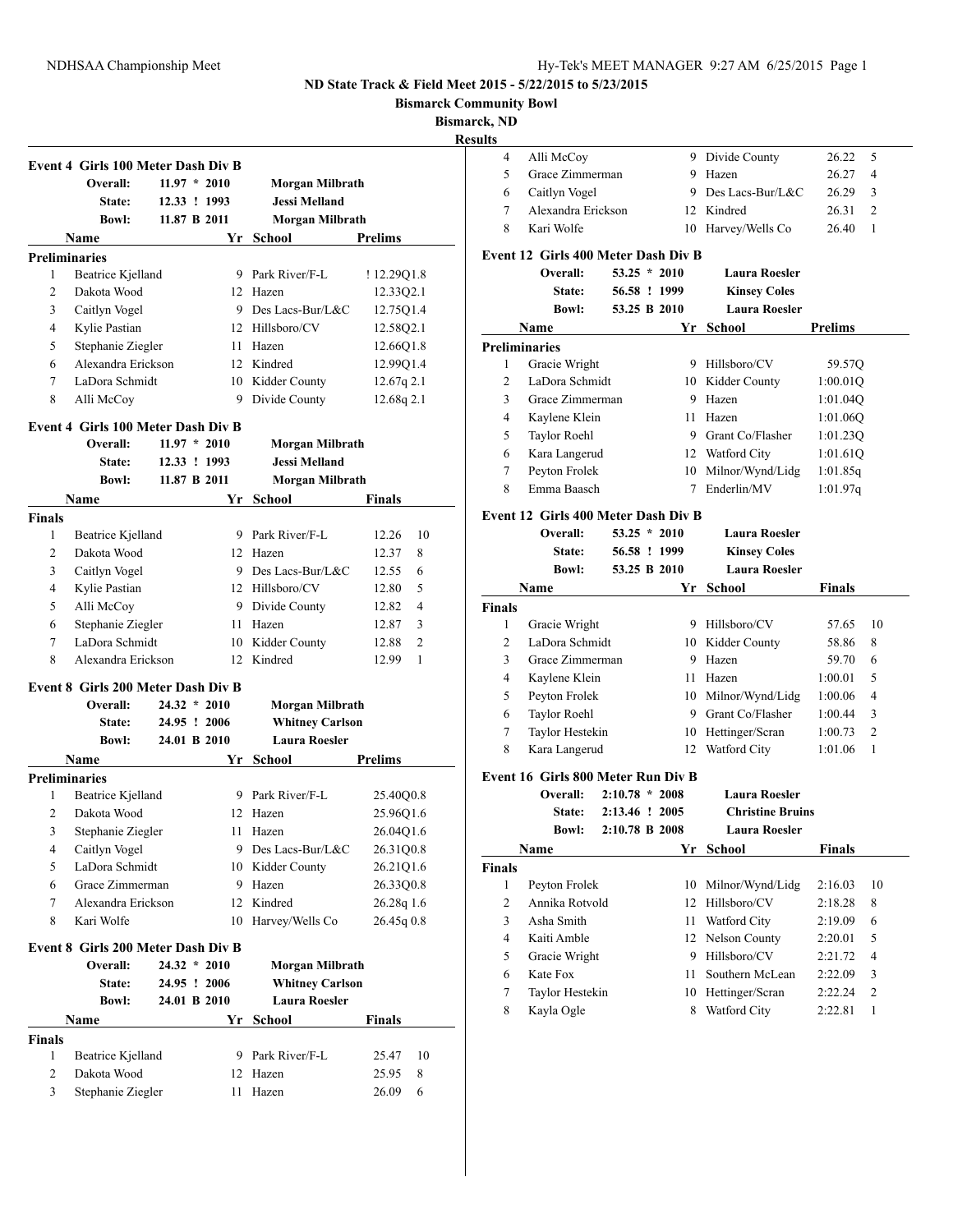**Bismarck Community Bowl**

**Bismarck, ND**

|                | Event 20 Girls 1600 Meter Run Div B    |                 |                |                         |                            |
|----------------|----------------------------------------|-----------------|----------------|-------------------------|----------------------------|
|                | Overall:                               | 4:44.44 * 1993  |                | <b>Becki Wells</b>      |                            |
|                | <b>State:</b>                          | 4:56.96 ! 2005  |                | <b>Lindsay Anderson</b> |                            |
|                | <b>Bowl:</b>                           | 4:56.19 B 2001  |                | <b>Carly Emil</b>       |                            |
|                | Name                                   |                 |                | Yr School               | Finals                     |
| <b>Finals</b>  |                                        |                 |                |                         |                            |
| 1              | Peyton Frolek                          |                 |                | 10 Milnor/Wynd/Lidg     | 5:08.40<br>10              |
| 2              | Kate Fox                               |                 | 11             | Southern McLean         | 8<br>5:10.08               |
| 3              | <b>Ashley Perez</b>                    |                 | 11 -           | Oak Grove               | 5:10.10<br>6               |
| $\overline{4}$ | Asha Smith                             |                 |                | 11 Watford City         | 5:12.59<br>5               |
| 5              | Annika Rotvold                         |                 |                | 12 Hillsboro/CV         | 4<br>5:14.13               |
| 6              | Cailee Peterson                        |                 |                | 10 May-Port CG          | 3<br>5:19.25               |
| 7              | Amber Stevahn                          |                 |                | 9 Shiloh Christian      | 2<br>5:20.24               |
| 8              | Kayla Ogle                             |                 |                | 8 Watford City          | 1<br>5:22.10               |
|                | Event 24 Girls 3200 Meter Run Div B    |                 |                |                         |                            |
|                | Overall: 10:36.95 * 2004               |                 |                | Krista Anderson         |                            |
|                | <b>State:</b>                          | 10:36.95 ! 2004 |                | <b>Krista Anderson</b>  |                            |
|                | Bowl:                                  | 10:36.95 B 2004 |                | <b>Krista Anderson</b>  |                            |
|                | Name                                   |                 |                | Yr School               | Finals                     |
| Finals         |                                        |                 |                |                         |                            |
| 1              | Peyton Frolek                          |                 |                | 10 Milnor/Wynd/Lidg     | 11:16.57<br>10             |
| 2              | Kate Fox                               |                 | 11             | Southern McLean         | 11:19.68<br>8              |
| 3              | Cailee Peterson                        |                 |                | 10 May-Port CG          | 6<br>11:30.45              |
| $\overline{4}$ | <b>Ashley Perez</b>                    |                 | 11             | Oak Grove               | 5<br>11:41.32              |
| 5              | Amanda Jarrett                         |                 |                | 8 Carrington            | 11:46.55<br>4              |
| 6              | Emily Tyrrell                          |                 |                | 12 Richardton-Tay       | 11:46.90<br>3              |
| 7              | Amber Stevahn                          |                 |                | 9 Shiloh Christian      | $\overline{2}$<br>11:56.95 |
| 8              | Madison Gapp                           |                 |                | 10 Langdon/Munich       | 11:58.84<br>1              |
|                | Event 26 Girls 100 Meter Hurdles Div B |                 |                |                         |                            |
|                | Overall:                               |                 | $14.33 * 2005$ | <b>Whitney Carlson</b>  |                            |
|                | <b>State:</b>                          |                 | 14.33 ! 2005   | <b>Whitney Carlson</b>  |                            |
|                | <b>Bowl:</b>                           |                 | 14.48 B 2004   | <b>Adriana Friezen</b>  |                            |
|                | Name                                   |                 |                | Yr School               | Prelims                    |
|                | <b>Preliminaries</b>                   |                 |                |                         |                            |
| 1              | Dakota Wood                            |                 | 12             | Hazen                   | 14.54Q1.9                  |
|                |                                        |                 |                | 12 Lisbon               | 16.49Q2.1                  |
| 2              | <b>Bailey Cavett</b>                   |                 |                |                         |                            |
| 3              | Selina Kudrna                          |                 |                | 12 DickinsonTrinity     | 16.74Q0.8                  |
| 4              | Madison Hetletved                      |                 |                | 12 Langdon/Munich       | 16.14Q1.9                  |
| 5              | Jocelyn Dinius                         |                 | 11             | Langdon/Munich          | 16.50Q2.1                  |
| 6              | Payton Johnson                         |                 |                | 9 Northern Cass         | 16.75Q0.8                  |
| 7              | Mariah Schroeder                       |                 | 11             | Enderlin/MV             | 16.70q 1.9                 |
| 8              | Elaina Swartz                          |                 |                | 9 Park River/F-L        | 16.73q 2.1                 |
|                | Event 26 Girls 100 Meter Hurdles Div B |                 |                |                         |                            |
|                | Overall:                               |                 | $14.33 * 2005$ | <b>Whitney Carlson</b>  |                            |
|                | State:                                 |                 | 14.33 ! 2005   | <b>Whitney Carlson</b>  |                            |
|                | <b>Bowl:</b>                           |                 | 14.48 B 2004   | <b>Adriana Friezen</b>  |                            |
|                | Name                                   |                 |                | Yr School               | <b>Finals</b>              |
| Finals         |                                        |                 |                |                         |                            |
| 1              | Dakota Wood                            |                 | 12             | Hazen                   | 14.71<br>10                |
| 2              | Jocelyn Dinius                         |                 | 11             | Langdon/Munich          | 8<br>16.47                 |

| ults          |                                                                |                |                         |                         |
|---------------|----------------------------------------------------------------|----------------|-------------------------|-------------------------|
| 4             | Madison Hetletved                                              |                | 12 Langdon/Munich       | 16.52<br>5              |
| 5             | <b>Bailey Cavett</b>                                           |                | 12 Lisbon               | 16.56<br>4              |
| 6             | Payton Johnson                                                 |                | 9 Northern Cass         | 3<br>16.59              |
| 7             | Elaina Swartz                                                  |                | 9 Park River/F-L        | $\overline{2}$<br>16.61 |
| 8             | Mariah Schroeder                                               |                | 11 Enderlin/MV          | 16.65<br>1              |
|               | Event 32 Girls 300 Meter Hurdles Div B                         |                |                         |                         |
|               | Overall:                                                       | $42.26 * 2006$ | <b>Whitney Carlson</b>  |                         |
|               | <b>State:</b>                                                  | 42.26 ! 2006   | <b>Whitney Carlson</b>  |                         |
|               | <b>Bowl:</b>                                                   | 42.26 B 2006   | <b>Whitney Carlson</b>  |                         |
|               | Name                                                           |                | Yr School               | <b>Prelims</b>          |
|               | <b>Preliminaries</b>                                           |                |                         |                         |
| 1             | Dakota Wood                                                    | 12             | Hazen                   | 44.21Q                  |
| 2             | Kaylene Klein                                                  | 11             | Hazen                   | 45.62Q                  |
| 3             | Taylor Roehl                                                   |                | 9 Grant Co/Flasher      | 46.76Q                  |
| 4             | Elaina Swartz                                                  |                | 9 Park River/F-L        |                         |
|               |                                                                |                |                         | 46.59Q                  |
| 5             | <b>Emily Stier</b>                                             |                | 12 Rugby                | 47.20Q                  |
| 6             | Hailee Depute                                                  |                | 12 Mls-Mohall           | 48.35Q                  |
| 7             | Jadin Carlson                                                  |                | 12 Griggs Co Cent       | 48.64q                  |
| 8             | Payton Johnson                                                 |                | 9 Northern Cass         | 48.96q                  |
|               | <b>Event 32 Girls 300 Meter Hurdles Div B</b>                  |                |                         |                         |
|               | Overall:                                                       | $42.26 * 2006$ | <b>Whitney Carlson</b>  |                         |
|               | <b>State:</b>                                                  | 42.26 ! 2006   | <b>Whitney Carlson</b>  |                         |
|               | <b>Bowl:</b>                                                   | 42.26 B 2006   | <b>Whitney Carlson</b>  |                         |
|               | Name                                                           |                | Yr School               | Finals                  |
| <b>Finals</b> |                                                                |                |                         |                         |
| 1             | Dakota Wood                                                    |                | 12 Hazen                | 10<br>44.10             |
| 2             | Kaylene Klein                                                  | 11             | Hazen                   | 45.43<br>8              |
| 3             | Elaina Swartz                                                  |                | 9 Park River/F-L        | 6<br>46.07              |
| 4             | <b>Taylor Roehl</b>                                            |                | 9 Grant Co/Flasher      | 5<br>46.24              |
| 5             | Hailee Depute                                                  |                | 12 Mls-Mohall           | 47.35<br>4              |
| 6             | <b>Emily Stier</b>                                             |                | 12 Rugby                | 3<br>47.61              |
| 7             | Jadin Carlson                                                  | 12             | Griggs Co Cent          | $\overline{c}$<br>48.08 |
| 8             | Payton Johnson                                                 |                | 9 Northern Cass         | 1<br>48.43              |
|               |                                                                |                |                         |                         |
|               | Event 36 Girls 4x100 Meter Relay Div B<br>Overall:             | $48.76 * 2010$ | <b>Bismarck</b>         |                         |
|               | K Friedt, A Bennes, T Moser, B Reiner                          |                |                         |                         |
|               |                                                                |                | Carrington              |                         |
|               | <b>State:</b><br>A. Friezen, K. Kurtz, A. Friezen, N. Thompson | 50.01 ! 2004   |                         |                         |
|               | <b>Bowl:</b>                                                   | 48.76 B 2010   |                         |                         |
|               | K Friedt, A Bennes, T Moser, B Reiner                          |                |                         |                         |
|               | Team                                                           |                | Relay                   | <b>Prelims</b>          |
|               | <b>Preliminaries</b>                                           |                |                         |                         |
| 1             | Hazen                                                          |                | А                       | 50.72Q                  |
|               | 1) Elise Hintz 9                                               |                | 2) Stephanie Ziegler 11 |                         |
|               | 3) Ally Berger 11                                              |                | 4) Katie Duttenhefer 9  |                         |
| 2             | Park River/F-L                                                 |                | А                       | 50.95Q                  |
|               | 1) Hannah Swartz 12                                            |                | 2) Julia Johnson 11     |                         |
|               | 3) Elaina Swartz 9                                             |                | 4) Beatrice Kjelland 9  |                         |
| 3             | Dickinson Trinity                                              |                | A                       | 51.06Q                  |
|               | 1) Selina Kudrna 12                                            |                | 2) Alanna Sickler 11    |                         |
|               |                                                                |                |                         |                         |

3) Masy Kuntz 8 4) Kennedy Keator 11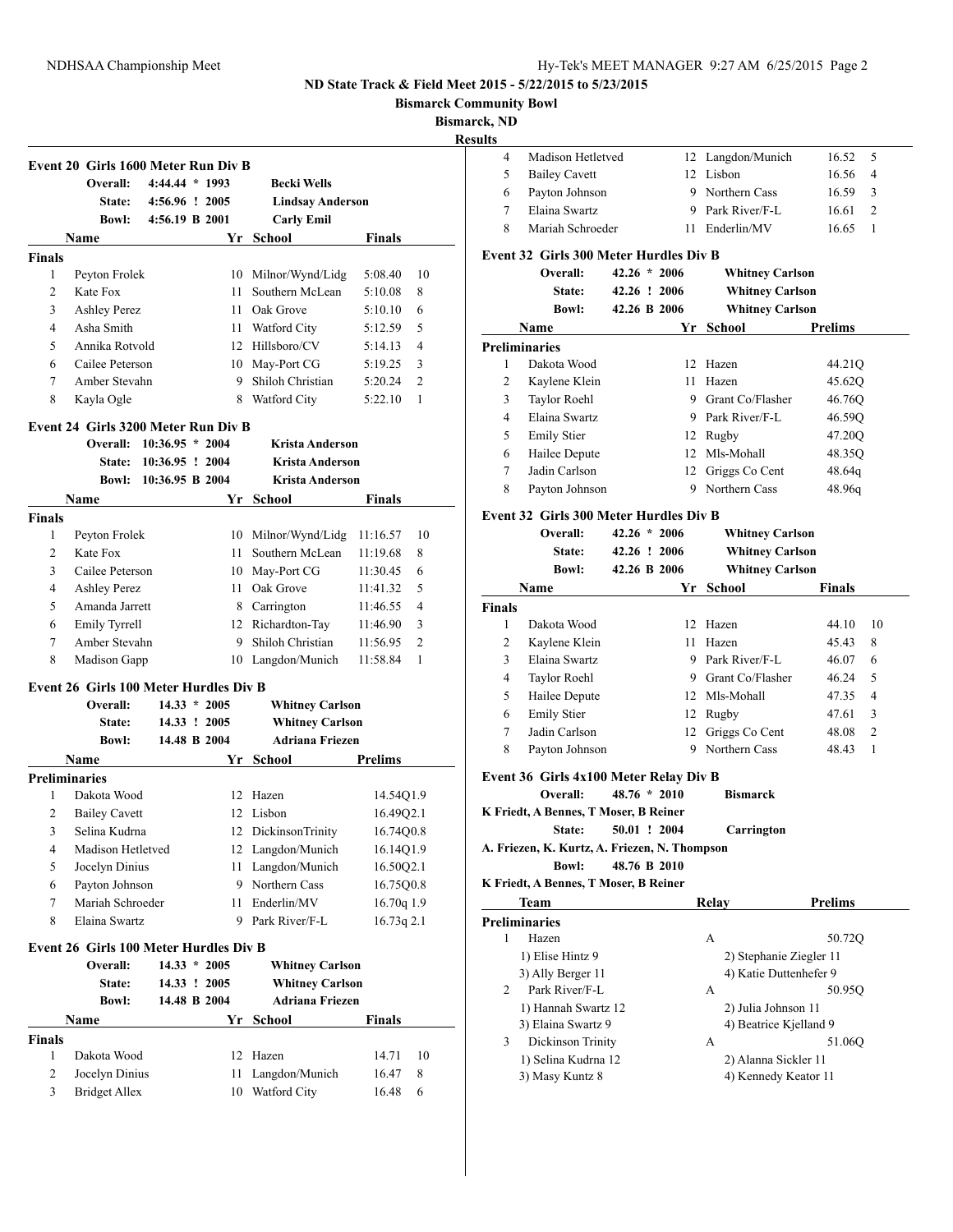**Bismarck Community Bowl**

**Bismarck, ND**

**Results**

| Relay<br>A<br>A<br>A                   | Preliminaries  (Event 36 Girls 4x100 Meter Relay Div B)<br>Prelims<br>51.63Q<br>2) Faith Aasen 8<br>4) Cheyenne Hanson 12<br>51.830<br>2) Alexandra Erickson 12<br>4) Madison Erickson 10 |                                                                                                                                                                                                                                                                                                                                                                                                                                                                        |
|----------------------------------------|-------------------------------------------------------------------------------------------------------------------------------------------------------------------------------------------|------------------------------------------------------------------------------------------------------------------------------------------------------------------------------------------------------------------------------------------------------------------------------------------------------------------------------------------------------------------------------------------------------------------------------------------------------------------------|
|                                        |                                                                                                                                                                                           |                                                                                                                                                                                                                                                                                                                                                                                                                                                                        |
|                                        |                                                                                                                                                                                           |                                                                                                                                                                                                                                                                                                                                                                                                                                                                        |
|                                        |                                                                                                                                                                                           |                                                                                                                                                                                                                                                                                                                                                                                                                                                                        |
|                                        |                                                                                                                                                                                           |                                                                                                                                                                                                                                                                                                                                                                                                                                                                        |
|                                        |                                                                                                                                                                                           |                                                                                                                                                                                                                                                                                                                                                                                                                                                                        |
|                                        |                                                                                                                                                                                           |                                                                                                                                                                                                                                                                                                                                                                                                                                                                        |
|                                        |                                                                                                                                                                                           |                                                                                                                                                                                                                                                                                                                                                                                                                                                                        |
|                                        | 51.96Q                                                                                                                                                                                    |                                                                                                                                                                                                                                                                                                                                                                                                                                                                        |
|                                        | 2) Kacy Smith 12                                                                                                                                                                          |                                                                                                                                                                                                                                                                                                                                                                                                                                                                        |
|                                        | 4) Emma Weiss 10                                                                                                                                                                          |                                                                                                                                                                                                                                                                                                                                                                                                                                                                        |
| A                                      |                                                                                                                                                                                           |                                                                                                                                                                                                                                                                                                                                                                                                                                                                        |
|                                        | 51.63q                                                                                                                                                                                    |                                                                                                                                                                                                                                                                                                                                                                                                                                                                        |
|                                        | 2) Izzy Shirek 8                                                                                                                                                                          |                                                                                                                                                                                                                                                                                                                                                                                                                                                                        |
|                                        |                                                                                                                                                                                           |                                                                                                                                                                                                                                                                                                                                                                                                                                                                        |
|                                        |                                                                                                                                                                                           |                                                                                                                                                                                                                                                                                                                                                                                                                                                                        |
|                                        |                                                                                                                                                                                           |                                                                                                                                                                                                                                                                                                                                                                                                                                                                        |
|                                        |                                                                                                                                                                                           |                                                                                                                                                                                                                                                                                                                                                                                                                                                                        |
| Event 36 Girls 4x100 Meter Relay Div B |                                                                                                                                                                                           |                                                                                                                                                                                                                                                                                                                                                                                                                                                                        |
| $48.76 * 2010$                         | <b>Bismarck</b>                                                                                                                                                                           |                                                                                                                                                                                                                                                                                                                                                                                                                                                                        |
| K Friedt, A Bennes, T Moser, B Reiner  |                                                                                                                                                                                           |                                                                                                                                                                                                                                                                                                                                                                                                                                                                        |
| 50.01 ! 2004                           |                                                                                                                                                                                           |                                                                                                                                                                                                                                                                                                                                                                                                                                                                        |
|                                        |                                                                                                                                                                                           |                                                                                                                                                                                                                                                                                                                                                                                                                                                                        |
| 48.76 B 2010                           |                                                                                                                                                                                           |                                                                                                                                                                                                                                                                                                                                                                                                                                                                        |
|                                        |                                                                                                                                                                                           |                                                                                                                                                                                                                                                                                                                                                                                                                                                                        |
|                                        |                                                                                                                                                                                           |                                                                                                                                                                                                                                                                                                                                                                                                                                                                        |
|                                        |                                                                                                                                                                                           |                                                                                                                                                                                                                                                                                                                                                                                                                                                                        |
|                                        |                                                                                                                                                                                           |                                                                                                                                                                                                                                                                                                                                                                                                                                                                        |
|                                        |                                                                                                                                                                                           |                                                                                                                                                                                                                                                                                                                                                                                                                                                                        |
|                                        |                                                                                                                                                                                           |                                                                                                                                                                                                                                                                                                                                                                                                                                                                        |
|                                        |                                                                                                                                                                                           |                                                                                                                                                                                                                                                                                                                                                                                                                                                                        |
|                                        |                                                                                                                                                                                           |                                                                                                                                                                                                                                                                                                                                                                                                                                                                        |
|                                        |                                                                                                                                                                                           |                                                                                                                                                                                                                                                                                                                                                                                                                                                                        |
|                                        |                                                                                                                                                                                           |                                                                                                                                                                                                                                                                                                                                                                                                                                                                        |
|                                        |                                                                                                                                                                                           |                                                                                                                                                                                                                                                                                                                                                                                                                                                                        |
|                                        |                                                                                                                                                                                           |                                                                                                                                                                                                                                                                                                                                                                                                                                                                        |
|                                        |                                                                                                                                                                                           |                                                                                                                                                                                                                                                                                                                                                                                                                                                                        |
|                                        |                                                                                                                                                                                           |                                                                                                                                                                                                                                                                                                                                                                                                                                                                        |
|                                        |                                                                                                                                                                                           |                                                                                                                                                                                                                                                                                                                                                                                                                                                                        |
|                                        |                                                                                                                                                                                           |                                                                                                                                                                                                                                                                                                                                                                                                                                                                        |
|                                        |                                                                                                                                                                                           |                                                                                                                                                                                                                                                                                                                                                                                                                                                                        |
|                                        |                                                                                                                                                                                           |                                                                                                                                                                                                                                                                                                                                                                                                                                                                        |
|                                        |                                                                                                                                                                                           |                                                                                                                                                                                                                                                                                                                                                                                                                                                                        |
| А                                      | 52.15<br>3                                                                                                                                                                                |                                                                                                                                                                                                                                                                                                                                                                                                                                                                        |
|                                        | 2) Alexandra Erickson 12                                                                                                                                                                  |                                                                                                                                                                                                                                                                                                                                                                                                                                                                        |
|                                        | 4) Madison Erickson 10                                                                                                                                                                    |                                                                                                                                                                                                                                                                                                                                                                                                                                                                        |
| А                                      | 52.17<br>2                                                                                                                                                                                |                                                                                                                                                                                                                                                                                                                                                                                                                                                                        |
|                                        | 2) Izzy Shirek 8                                                                                                                                                                          |                                                                                                                                                                                                                                                                                                                                                                                                                                                                        |
|                                        | 4) Shaice Marx 11                                                                                                                                                                         |                                                                                                                                                                                                                                                                                                                                                                                                                                                                        |
| А                                      | 52.45<br>1                                                                                                                                                                                |                                                                                                                                                                                                                                                                                                                                                                                                                                                                        |
|                                        |                                                                                                                                                                                           |                                                                                                                                                                                                                                                                                                                                                                                                                                                                        |
|                                        | 2) Kylie Grommesh 8                                                                                                                                                                       |                                                                                                                                                                                                                                                                                                                                                                                                                                                                        |
|                                        | А<br>K Friedt, A Bennes, T Moser, B Reiner<br>A<br>A<br>А<br>A<br>А                                                                                                                       | 4) Shaice Marx 11<br>51.79q<br>2) Kylie Grommesh 8<br>4) Lily Pyle<br>Carrington<br>A. Friezen, K. Kurtz, A. Friezen, N. Thompson<br>Relay<br>Finals<br>50.39<br>10<br>2) Stephanie Ziegler 11<br>4) Katie Duttenhefer 9<br>50.71<br>8<br>2) Julia Johnson 11<br>4) Beatrice Kjelland 9<br>51.35<br>6<br>2) Alanna Sickler 11<br>4) Kennedy Keator 11<br>51.97<br>5<br>2) Kacy Smith 12<br>4) Emma Weiss 10<br>52.05<br>4<br>2) Faith Aasen 8<br>4) Cheyenne Hanson 12 |

| ults          |                                               |       |                                            |
|---------------|-----------------------------------------------|-------|--------------------------------------------|
|               | Event 40 Girls 4x200 Meter Relay Div B        |       |                                            |
|               | $1:42.69 * 2014$<br>Overall:                  |       | <b>Bismarck</b>                            |
|               | <b>B Reiner, M Miller, K Page, C Haussler</b> |       |                                            |
|               | 1:43.41 ! 2006<br>State:                      |       | Milnor/Wynd/Lidg                           |
|               | C Boyer, J Ellefson, T Mauch, K Stark         |       |                                            |
|               | 1:42.69 B 2014<br><b>Bowl:</b>                |       |                                            |
|               | Reiner, Miller, Page, Haussler                |       |                                            |
|               | Team                                          | Relay | Prelims                                    |
|               | <b>Preliminaries</b>                          |       |                                            |
| 1             | Hazen                                         |       |                                            |
|               |                                               | A     | 1:45.07Q                                   |
|               | 1) Kaylene Klein 11                           |       | 2) Stephanie Ziegler 11                    |
|               | 3) Grace Zimmerman 9                          |       | 4) Katie Duttenhefer 9                     |
| 2             | Park River/F-L                                | A     | 1:46.260                                   |
|               | 1) Hannah Swartz 12                           |       | 2) Julia Johnson 11                        |
|               | 3) Elaina Swartz 9                            |       | 4) Beatrice Kjelland 9                     |
| 3             | Kindred                                       | A     | 1:47.01Q                                   |
|               | 1) Victoria Braaten 9                         |       | 2) Madison Erickson 10                     |
|               | 3) Alexa Braaten 12                           |       | 4) Alexandra Erickson 12                   |
| 4             | Dickinson Trinity                             | A     | 1:48.01Q                                   |
|               | 1) Selina Kudrna 12                           |       | 2) Alanna Sickler 11                       |
|               | 3) Masy Kuntz 8                               |       | 4) Kennedy Keator 11                       |
| 5             | Thompson                                      | A     | 1:48.01Q                                   |
|               | 1) Lindsey Hegg 11                            |       | 2) Izzy Shirek 8                           |
|               | 3) Lauren Cunningham 7                        |       | 4) Shaice Marx 11                          |
| 6             | Rugby                                         | A     | 1:48.51Q                                   |
|               | 1) Sara Stier 9                               |       | 2) Anni Stier 8                            |
|               | 3) Maria Blessum 8                            |       | 4) Emily Stier 12                          |
| 7             | Lisbon                                        | A     | 1:48.64q                                   |
|               | 1) Sydney Griffith 11                         |       | 2) Kacy Smith 12                           |
|               | 3) Jamie Reinke 8                             |       | 4) Emma Weiss 10                           |
| 8             | Carrington                                    | A     | 1:48.94g                                   |
|               | 1) Maara Nelson 10                            |       | 2) Abigail Jarrett 10                      |
|               | 3) Emerson Hoornaert 9                        |       | 4) Gracie Page 10                          |
|               | Event 40 Girls 4x200 Meter Relay Div B        |       |                                            |
|               | $1:42.69 * 2014$<br>Overall:                  |       | <b>Bismarck</b>                            |
|               | B Reiner, M Miller, K Page, C Haussler        |       |                                            |
|               | 1:43.41 ! 2006<br>State:                      |       | Milnor/Wynd/Lidg                           |
|               | C Boyer, J Ellefson, T Mauch, K Stark         |       |                                            |
|               | 1:42.69 B 2014<br><b>Bowl:</b>                |       |                                            |
|               | Reiner, Miller, Page, Haussler                |       |                                            |
|               | Team                                          | Relay | <b>Finals</b>                              |
| <b>Finals</b> |                                               |       |                                            |
| 1             | Hazen                                         | A     | 10<br>1:45.60                              |
|               | 1) Kaylene Klein 11                           |       | 2) Stephanie Ziegler 11                    |
|               | $2\sqrt{C}$ rogo $7$ imponentana 0            |       | $\bigwedge V$ otia Duttonhafor $\bigwedge$ |

3) Grace Zimmerman 9 4) Katie Duttenhefer 9 2 Park River/F-L A 1:46.56 8 1) Hannah Swartz 12 2) Julia Johnson 11<br>3) Elaina Swartz 9 4) Beatrice Kjelland 9 3) Elaina Swartz 9 3 Dickinson Trinity A 1:47.32 6 1) Selina Kudrna 12 2) Alanna Sickler 11

3) Masy Kuntz 8 4) Kennedy Keator 11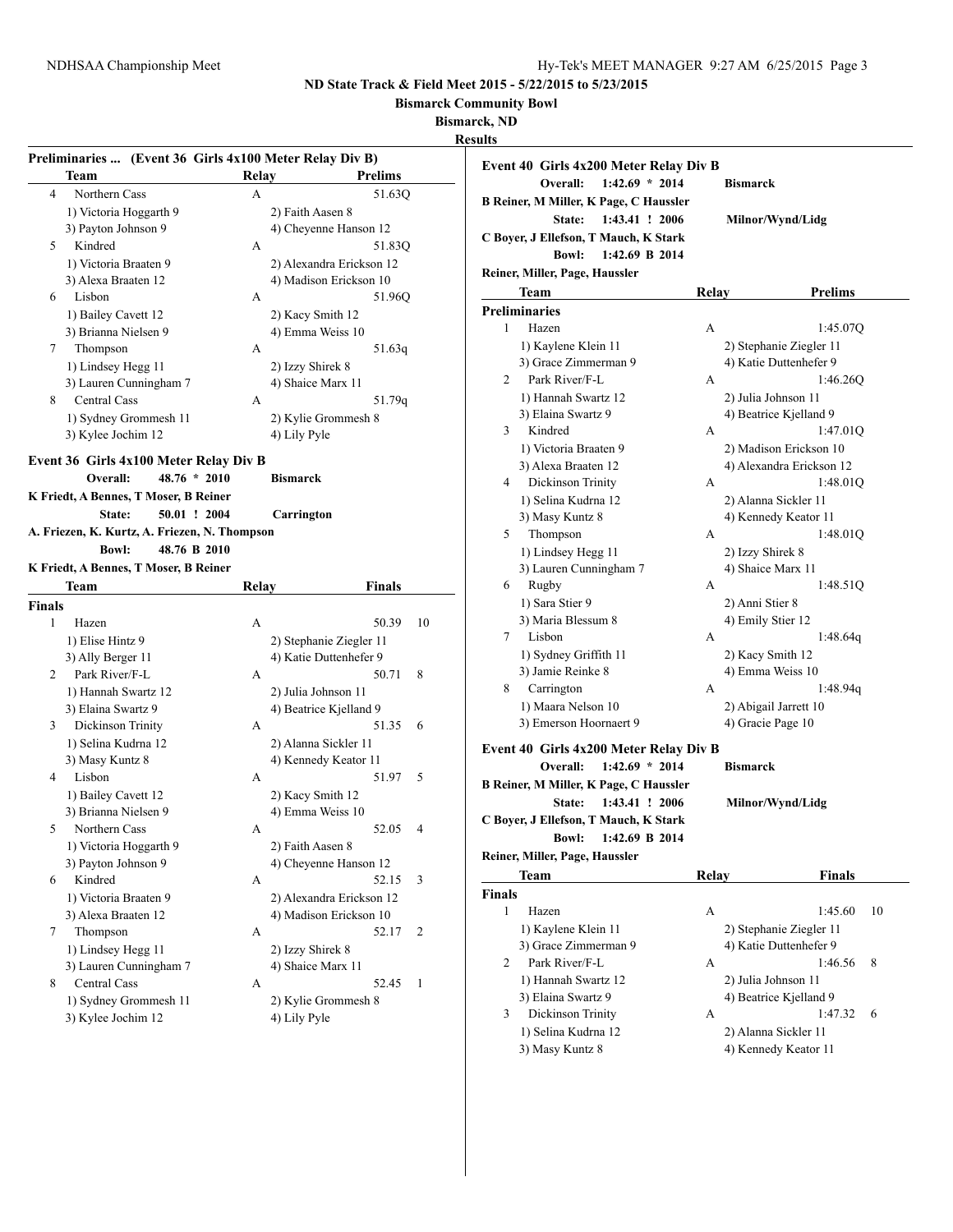**Bismarck Community Bowl**

**Bismarck, ND**

|        |                                             |       | Finals  (Event 40 Girls 4x200 Meter Relay Div B) |    |
|--------|---------------------------------------------|-------|--------------------------------------------------|----|
|        | Team                                        | Relay | <b>Finals</b>                                    |    |
| 4      | Kindred                                     | A     | 1:48.14                                          | 5  |
|        | 1) Victoria Braaten 9                       |       | 2) Madison Erickson 10                           |    |
|        | 3) Alexa Braaten 12                         |       | 4) Alexandra Erickson 12                         |    |
| 5      | Thompson                                    | A     | 1:49.50                                          | 4  |
|        | 1) Lindsey Hegg 11                          |       | 2) Izzy Shirek 8                                 |    |
|        | 3) Lauren Cunningham 7                      |       | 4) Shaice Marx 11                                |    |
| 6      | Watford City                                | A     | 1:49.97                                          | 3  |
|        | 1) Nessa Mathews 12                         |       | 2) Lindsay Peterson 8                            |    |
|        | 3) Lea Arndt 11                             |       | 4) Ricki Lindley 11                              |    |
| 7      | Rugby                                       | A     | 1:50.30                                          | 2  |
|        | 1) Sara Stier 9                             |       | 2) Anni Stier 8                                  |    |
|        | 3) Maria Blessum 8                          |       | 4) Emily Stier 12                                |    |
| 8      | Carrington                                  | A     | 1:50.45                                          | 1  |
|        | 1) Maara Nelson 10                          |       | 2) Abigail Jarrett 10                            |    |
|        | 3) Emerson Hoornaert 9                      |       | 4) Gracie Page 10                                |    |
|        | Event 44 Girls 4x400 Meter Relay Div B      |       |                                                  |    |
|        | $4:00.08 * 2003$<br>Overall:                |       |                                                  |    |
|        | M Luther, K Streyle, A Taylor, A Streyle    |       |                                                  |    |
|        | $4:02.50$ ! 2002<br>State:                  |       |                                                  |    |
|        | J. Aljets, W. Carlson, S. Klein, A. Friezen |       |                                                  |    |
|        | <b>Bowl:</b><br>3:59.05 B 2009              |       |                                                  |    |
|        | Lynch, Herauf, Beaudoin, Messer             |       |                                                  |    |
|        | Team                                        | Relay | <b>Finals</b>                                    |    |
| Finals |                                             |       |                                                  |    |
|        |                                             |       |                                                  |    |
| 1      |                                             |       |                                                  |    |
|        | Hillsboro/CV                                | A     | 4:07.18                                          | 10 |
|        | 1) Kylie Pastian 12                         |       | 2) Katja Berge 10                                |    |
|        | 3) Annika Rotvold 12                        | A     | 4) Gracie Wright 9                               |    |
| 2      | Rugby                                       |       | 4:08.13                                          | 8  |
|        | 1) Maria Blessum 8                          |       | 2) Anni Stier 8                                  |    |
| 3      | 3) Allison Foster 12<br>Hazen               | A     | 4) Emily Stier 12<br>4:11.37                     | 6  |
|        |                                             |       |                                                  |    |
|        | 1) Grace Zimmerman 9                        |       | 2) Katie Duttenhefer 9                           |    |
|        | 3) Elise Hintz 9                            |       | 4) Kaylene Klein 11                              |    |
| 4      | Watford City                                | A     | 4:13.77                                          | 5  |
|        | 1) Mikka Haugeberg 9                        |       | 2) Lea Arndt 11                                  |    |
|        | 3) Kara Langerud 12                         |       | 4) Asha Smith 11                                 |    |
| C      | Shiloh Christian                            | A     | 4:13.83                                          | 4  |
|        | 1) Krista Ulmer 11                          |       | 2) Kaley Finstad 10                              |    |
|        | 3) Miriah Forness 11                        |       | 4) Regan Watson 12                               |    |
| 6      | Thompson                                    | A     | 4:15.39                                          | 3  |
|        | 1) Lindsey Hegg 11                          |       | 2) Lauren Cunningham 7                           |    |
|        | 3) Shaice Marx 11                           |       | 4) Izzy Shirek 8                                 |    |
| 7      | Hettinger/Scranton                          | A     | 4:16.82                                          | 2  |
|        | 1) Brianna Robinson 10                      |       | 2) Molly Holt 9                                  |    |
|        | 3) Lizzy Thompson 11                        |       | 4) Taylor Hestekin 10                            |    |
| 8      | Carrington<br>1) Ashley Neumiller 10        | A     | 4:17.67<br>2) Gracie Page 10                     | 1  |

| แเร            |                                                 |                  |            |                        |               |                |
|----------------|-------------------------------------------------|------------------|------------|------------------------|---------------|----------------|
|                | Event 48 Girls 4x800 Meter Relay Div B          |                  |            |                        |               |                |
|                | Overall:                                        | $9:29.79 * 1999$ |            |                        |               |                |
|                | J. Kindschi, M. Jacobson, Katie Reim, Beth Hoge |                  |            |                        |               |                |
|                | State:                                          | 9:37.41 ! 2003   |            | <b>New Town</b>        |               |                |
|                | A Brady, N Wells, N Baker, P Garcia             |                  |            |                        |               |                |
|                | <b>Bowl:</b>                                    | 9:29.88 B 2014   |            |                        |               |                |
|                | Fontenot, Miller, Zeis, Brownotter              |                  |            |                        |               |                |
|                | Team                                            |                  | Relay      |                        | <b>Finals</b> |                |
|                |                                                 |                  |            |                        |               |                |
| Finals<br>1    | Hillsboro/CV                                    |                  |            |                        |               | 10             |
|                |                                                 |                  | А          |                        | 9:51.67       |                |
|                | 1) Anna Lemm 11                                 |                  |            | 2) Gracie Wright 9     |               |                |
|                | 3) Reagan Baesler 7                             |                  |            | 4) Annika Rotvold 12   |               |                |
| 2              | Carrington                                      |                  | А          |                        | 10:06.78      | 8              |
|                | 1) Abigail Jarrett 10                           |                  |            | 2) Amanda Jarrett 8    |               |                |
|                | 3) Emerson Hoornaert 9                          |                  |            | 4) Ashley Neumiller 10 |               |                |
| 3              | Watford City                                    |                  | А          |                        | 10:09.66      | 6              |
|                | 1) Kayla Ogle 8                                 |                  |            | 2) Morgan Rolfsrud 9   |               |                |
| 4              | 3) Lindsay Peterson 8                           |                  |            | 4) Asha Smith 11       |               | 5              |
|                | Hettinger/Scranton                              |                  | А          |                        | 10:17.02      |                |
|                | 1) Brianna Robinson 10                          |                  |            | 2) Lizzy Thompson 11   |               |                |
|                | 3) Tayler Burwick 10<br>Shiloh Christian        |                  |            | 4) Taylor Hestekin 10  |               | 4              |
| 5              |                                                 |                  | А          |                        | 10:18.63      |                |
|                | 1) Amber Stevahn 9                              |                  |            | 2) London Lambrecht 8  |               |                |
|                | 3) Miriah Forness 11                            |                  |            | 4) Regan Watson 12     |               |                |
| 6              | Central McLean                                  |                  | А          |                        | 10:20.07      | 3              |
|                | 1) Mackenzie Snyder 9                           |                  |            | 2) Maggie Eng 7        |               |                |
|                | 3) McKenna Wilson 9                             |                  |            | 4) Emily Eichhorst 10  |               |                |
| 7              | Langdon Area/Munich                             |                  | A          |                        | 10:20.13      | 2              |
|                | 1) Katelyn Fetsch 11                            |                  |            | 2) Elise Ramberg 7     |               |                |
|                | 3) Rachel Hill 9                                |                  |            | 4) Madison Gapp 10     |               |                |
| 8              | Thompson                                        |                  | А          |                        | 10:22.54      | 1              |
|                | 1) Izzy Shirek 8                                |                  |            | 2) Lana Krack 8        |               |                |
|                | 3) Kaia Sorby 7                                 |                  |            | 4) Lindsey Hegg 11     |               |                |
|                | Event 52 Girls High Jump Div B                  |                  |            |                        |               |                |
|                | Overall:                                        | $5-10 * 2014$    |            | <b>Lexy Wittmayer</b>  |               |                |
|                | State:                                          | 5-10 ! 2014      |            | <b>Lexy Wittmayer</b>  |               |                |
|                | <b>Bowl:</b>                                    | 5-10 B 2014      |            | <b>Lexi Wittmaver</b>  |               |                |
|                | Name                                            | Yr               | School     |                        | Finals        |                |
| Finals         |                                                 |                  |            |                        |               |                |
| 1              | Lexy Wittmayer                                  | 11               |            | Rolette/Wolford        | 5-06.00       | 10             |
| $\overline{c}$ | Gracie Page                                     | 10               | Carrington |                        | 5-01.00       | 8              |
| 3              | Alycia McGlothlin                               | 12               |            | Trenton/W Trin C       | J5-01.00      | 6              |
| 4              | Kennedy Doornbos                                | 12               |            | <b>Benson County</b>   | J5-01.00      | 5              |
| 5              | Isabell Wedell                                  | 11               | Ellendale  |                        | J5-01.00      | $\overline{4}$ |
| 6              | McKenzie Thorson                                | 11               |            | Southern McLean        | 4-11.00       | 1.5            |
|                |                                                 |                  |            |                        |               |                |
| 6              | Laiken Larson                                   | 9                |            | Drayton/V-E            | 4-11.00       | 1.5            |
| 6              | Sarah Quenette                                  | 12               | Hazen      |                        | 4-11.00       | 1.5            |
| 6              | Jessica Blessum                                 | 12               | Rugby      |                        | 4-11.00       | 1.5            |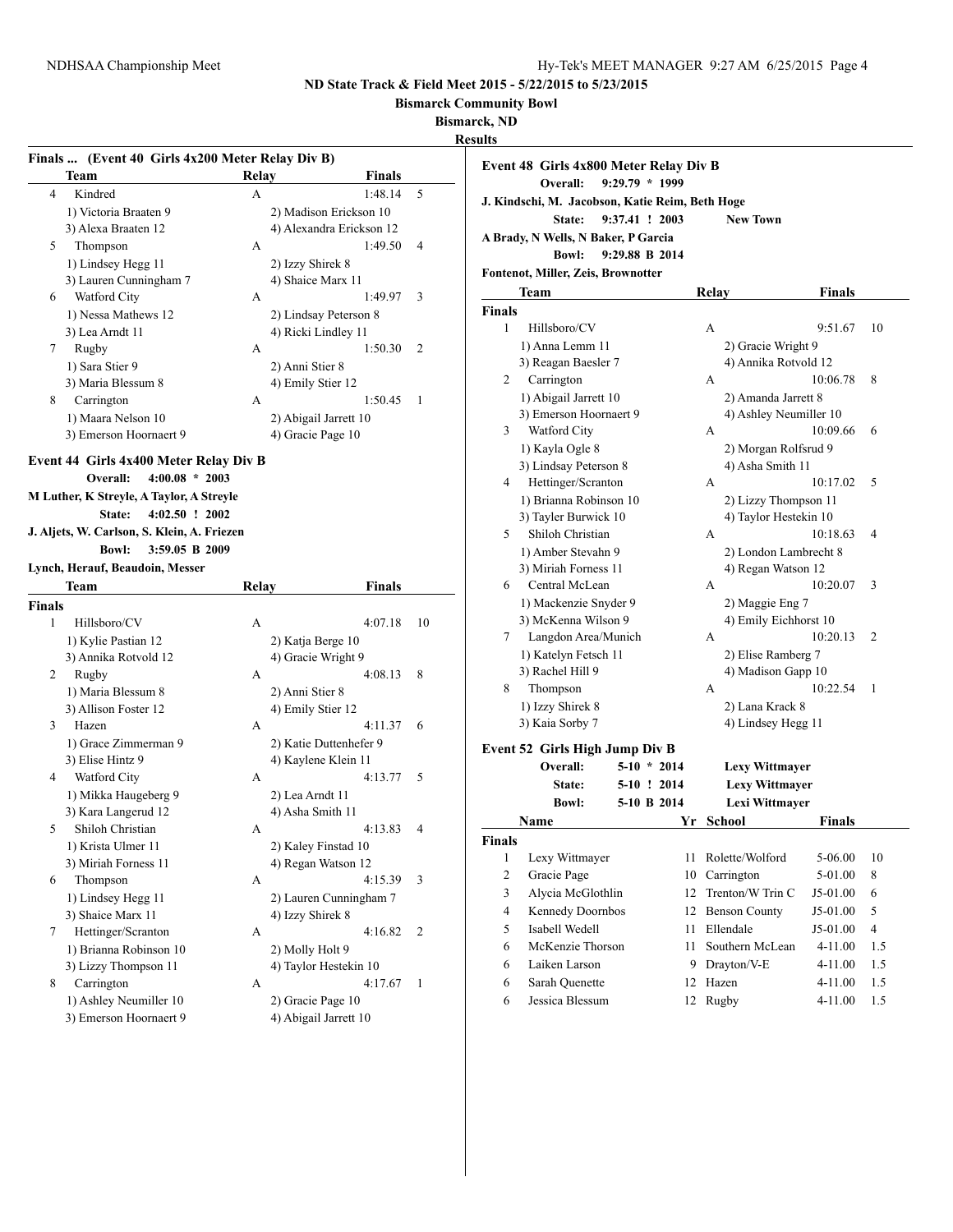**Bismarck Community Bowl**

**Bismarck, ND**

**Results**

|                | <b>Event 56 Girls Long Jump Div B</b>    |                          |    |                             |            |                |
|----------------|------------------------------------------|--------------------------|----|-----------------------------|------------|----------------|
|                | Overall:                                 | $19-05.50 * 2006$        |    | <b>Whitney Carlson</b>      |            |                |
|                | State:                                   | 19-05.50 ! 2006          |    | <b>Whitney Carlson</b>      |            |                |
|                |                                          | Bowl: 19-05.50 B 2006    |    | <b>Whitney Carlson</b>      |            |                |
|                | Name                                     |                          | Yr | <b>School</b>               | Finals     |                |
| <b>Finals</b>  |                                          |                          |    |                             |            |                |
| 1              | Kylie Pastian                            |                          |    | 12 Hillsboro/CV             | 17-10.25   | 10             |
| 2              | <b>Emily Stier</b>                       |                          |    | 12 Rugby                    | 17-07.25   | 8              |
| 3              | Rikka Bergstrom                          |                          |    | 11 Oak Grove                | 17-06.25   | 6              |
| 4              | Ricki Lindley                            |                          |    | 11 Watford City             | 17-03.00   | 5              |
| 5              | Mariah Sellon                            |                          |    | 11 Central McLean           | 17-02.00   | 4              |
| 6              | Faith Aasen                              |                          |    | 8 Northern Cass             | $16-10.00$ | 3              |
| 7              | Kennedy Keator                           |                          | 11 | DickinsonTrinity            | J16-10.00  | $\overline{2}$ |
| 8              | Krista Slaubaugh                         |                          | 11 | Hazen                       | 16-09.75   | 1              |
|                | <b>Event 60 Girls Triple Jump Div B</b>  |                          |    |                             |            |                |
|                |                                          | Overall: 39-04.25 * 1998 |    | <b>Crystal Cummins</b>      |            |                |
|                | <b>State:</b>                            | 38-09.75 ! 2007          |    | <b>Sarah Fegley</b>         |            |                |
|                |                                          | Bowl: 39-08.25 B 2008    |    | <b>Kristen Killoran</b>     |            |                |
|                | Name                                     |                          | Yr | School                      | Finals     |                |
| <b>Finals</b>  |                                          |                          |    |                             |            |                |
| 1              | Ricki Lindley                            |                          |    | 11 Watford City             | 36-09.50   | 10             |
| 2              | Kylie Pastian                            |                          |    | 12 Hillsboro/CV             | 36-00.00   | 8              |
| 3              | Krista Slaubaugh                         |                          |    | 11 Hazen                    | 35-05.25   | 6              |
| 4              | Shelby Gelinske                          |                          |    | 12 Oakes                    | 34-08.50   | 5              |
| 5              | Abbie Jiles                              |                          |    | 8 Westhope/Newburg 34-07.50 |            | 4              |
| 6              | Rikka Bergstrom                          |                          | 11 | Oak Grove                   | 34-06.50   | 3              |
| 7              | Sara Stier                               |                          | 9  | Rugby                       | 34-05.00   | $\overline{c}$ |
| 8              | Lauren Kraft                             |                          | 11 | Rugby                       | 34-04.00   | 1              |
|                | <b>Event 64 Girls Shot Put Div B</b>     |                          |    |                             |            |                |
|                | Overall:                                 | $48-02.75 * 2001$        |    | <b>Briona Reynolds</b>      |            |                |
|                |                                          | State: 48-02.50 ! 1997   |    | <b>Jessica Sommerfeld</b>   |            |                |
|                |                                          | Bowl: 48-02.75 B 2001    |    | <b>Brionna Reynolds</b>     |            |                |
|                | Name                                     |                          | Yr | <b>School</b>               | Finals     |                |
| <b>Finals</b>  |                                          |                          |    |                             |            |                |
| $\mathbf{1}$   | <b>Bailey Retzlaff</b>                   |                          |    | 12 Carrington               | 42-03.00   | 10             |
| $\overline{2}$ | Nessa Mathews                            |                          |    | 12 Watford City             | 41-06.50   | 8              |
| 3              | Kari Fritel                              |                          |    | 10 Rugby                    | 39-02.00   | 6              |
| 4              | Kauri Hochhalter                         |                          | 11 | Carrington                  | 37-11.50   | 5              |
| 5              | MaKayla Froehlich                        |                          | 10 | Lisbon                      | 37-09.50   | 4              |
| 6              | Kaylyn Frison                            |                          | 11 | Harvey/Wells Co             | 37-06.00   | 3              |
| 7              | Rane Nelson                              |                          | 12 | <b>Sargent County</b>       | 37-04.00   | 2              |
| 8              | Amber Hunsaker                           |                          | 12 | Thompson                    | 36-02.00   | 1              |
|                |                                          |                          |    |                             |            |                |
|                | <b>Event 68 Girls Discus Throw Div B</b> |                          |    |                             |            |                |
|                | Overall:                                 | 172-00 * 1999            |    | <b>Briona Reynolds</b>      |            |                |
|                | State:                                   | 148-08 ! 2006            |    | <b>Sara Neubauer</b>        |            |                |
|                | <b>Bowl:</b>                             | 173-10 B 1999            |    | <b>Brionna Reynolds</b>     |            |                |
|                | Name                                     |                          | Yr | <b>School</b>               | Finals     |                |
|                |                                          |                          |    |                             |            |                |
| 1              | <b>Bailey Retzlaff</b>                   |                          | 12 | Carrington                  | 134-03     |                |
| Finals<br>2    | Kauri Hochhalter                         |                          | 11 | Carrington                  | 130-01     | 10<br>8        |

|               | 4      | Erin Ost                                  |                 |      | 12 Hazen                                         | 117-04        | 5        |
|---------------|--------|-------------------------------------------|-----------------|------|--------------------------------------------------|---------------|----------|
|               | 5      | Kaylyn Frison                             |                 | 11 - | Harvey/Wells Co                                  | 114-03        | 4        |
|               | 6      | Amber Hunsaker                            |                 | 12   | Thompson                                         | 113-06        | 3        |
|               | 7      | Miranda Ripplinger                        |                 |      | 12 Lisbon                                        | $106 - 10$    | 2        |
|               | 8      | Madison Eisenzimmer                       |                 | 11   | Langdon/Munich                                   | 104-09        | 1        |
|               |        | <b>Event 72 Girls Javelin Throw Div B</b> |                 |      |                                                  |               |          |
|               |        | Overall:                                  | $148-03 * 2002$ |      | <b>Katie Wilson</b>                              |               |          |
|               |        | State:                                    | 143-11 ! 2014   |      | Kayla Hochhalter                                 |               |          |
|               |        | <b>Bowl:</b>                              | 145-10 B 2001   |      | Dana Olimb                                       |               |          |
|               | Name   |                                           |                 | Yr   | School                                           | Finals        |          |
| <b>Finals</b> |        |                                           |                 |      |                                                  |               |          |
|               | 1      | Amber Hunsaker                            |                 |      | 12 Thompson                                      | 131-09        | 10       |
|               | 2      | Miranda Ripplinger                        |                 |      | 12 Lisbon                                        | 128-05        | 8        |
|               | 3      | Kauri Hochhalter                          |                 |      | 11 Carrington                                    | 125-09        | 6        |
|               | 4      | Abigail Hulm                              |                 |      | 11 New Salem Almont                              | 121-04        | 5        |
|               | 5      | Madison Hart                              |                 |      | 10 Langdon/Munich                                | 118-00        | 4        |
|               | 6      | <b>Bailey Retzlaff</b>                    |                 |      | 12 Carrington                                    | 117-10        | 3        |
|               | 7      | Jaime Murschel                            |                 |      | 12 Beulah                                        | 117-06        | 2        |
|               | 8      | Hayley Schmidt                            |                 | 8    | Stanley/PL                                       | 117-02        | 1        |
|               |        |                                           |                 |      |                                                  |               |          |
|               |        | Event 76 Girls Pole Vault Div B           |                 |      |                                                  |               |          |
|               |        | Overall:                                  | $12-05 * 2014$  |      | <b>Lauren Gietzen</b>                            |               |          |
|               |        | State:                                    | $12-04$ ! 2006  |      | <b>Kelsey Aide</b>                               |               |          |
|               |        | <b>Bowl:</b>                              | 12-05 B 2014    |      | <b>Lauren Gietzen</b>                            |               |          |
|               | Name   |                                           |                 | Yr   | School                                           | <b>Finals</b> |          |
| <b>Finals</b> |        |                                           |                 |      |                                                  |               |          |
|               | 1      | <b>Brittany Dixon</b>                     |                 | 11 - | Oak Grove                                        | 10-06.00      | 10       |
|               | 2      | Jessica Blessum                           |                 |      | 12 Rugby                                         | 10-03.00      | 8        |
|               | 3      | Mikka Haugeberg                           |                 |      | 9 Watford City                                   | 9-09.00       | 6        |
|               | 4      | Jocelyn Dinius                            |                 |      | 11 Langdon/Munich                                | J9-09.00      | 5        |
|               | 5      | Mikayla Mellem                            |                 |      | 12 Milnor/Wynd/Lidg                              | 9-03.00       | 4        |
|               | 6      | Haley Wolfe<br>Lexi Rose                  |                 | 11 - | Carrington<br>10 Barnes Co North                 | 9-00.00       | 2.5      |
|               | 6<br>8 | Kallisha Keller                           |                 |      | 12 Killdeer                                      | 9-00.00       | 2.5<br>1 |
|               |        |                                           |                 |      |                                                  | J9-00.00      |          |
|               |        |                                           |                 |      |                                                  |               |          |
|               |        |                                           |                 |      | Women - Div A - Team Rankings - 19 Events Scored |               |          |
|               |        | 1) Bismarck Century                       |                 |      |                                                  |               | 119      |
|               | 2)     | Fargo Davies                              |                 |      |                                                  |               | 95       |
|               |        | 3) Bismarck High                          |                 |      |                                                  |               | 81       |
|               |        | 3) Grand Forks Red River                  |                 |      |                                                  |               | 81       |
|               |        | 5) West Fargo                             |                 |      |                                                  |               | 80       |
|               |        | 6) Minot                                  |                 |      |                                                  |               | 56       |
|               |        | 7) Shanley<br>8) Jamestown                |                 |      |                                                  |               | 49       |
|               |        | 9) Grand Forks Central                    |                 |      |                                                  |               | 36<br>33 |
|               |        | 10) Fargo North                           |                 |      |                                                  |               | 27       |
|               |        | 11) Bismarck Legacy                       |                 |      |                                                  |               | 24       |
|               |        | 12) Mandan                                |                 |      |                                                  |               | 21       |
|               |        | 13) Wahpeton                              |                 |      |                                                  |               | 19.5     |
|               |        | 14) Dickinson                             |                 |      |                                                  |               | 16.5     |
|               | 15)    | Bismarck St. Mary's                       |                 |      |                                                  |               | 2        |
|               |        | 16) WF Sheyenne                           |                 |      |                                                  |               | 1        |

Women - Div B - Team Rankings - 19 Events Scored